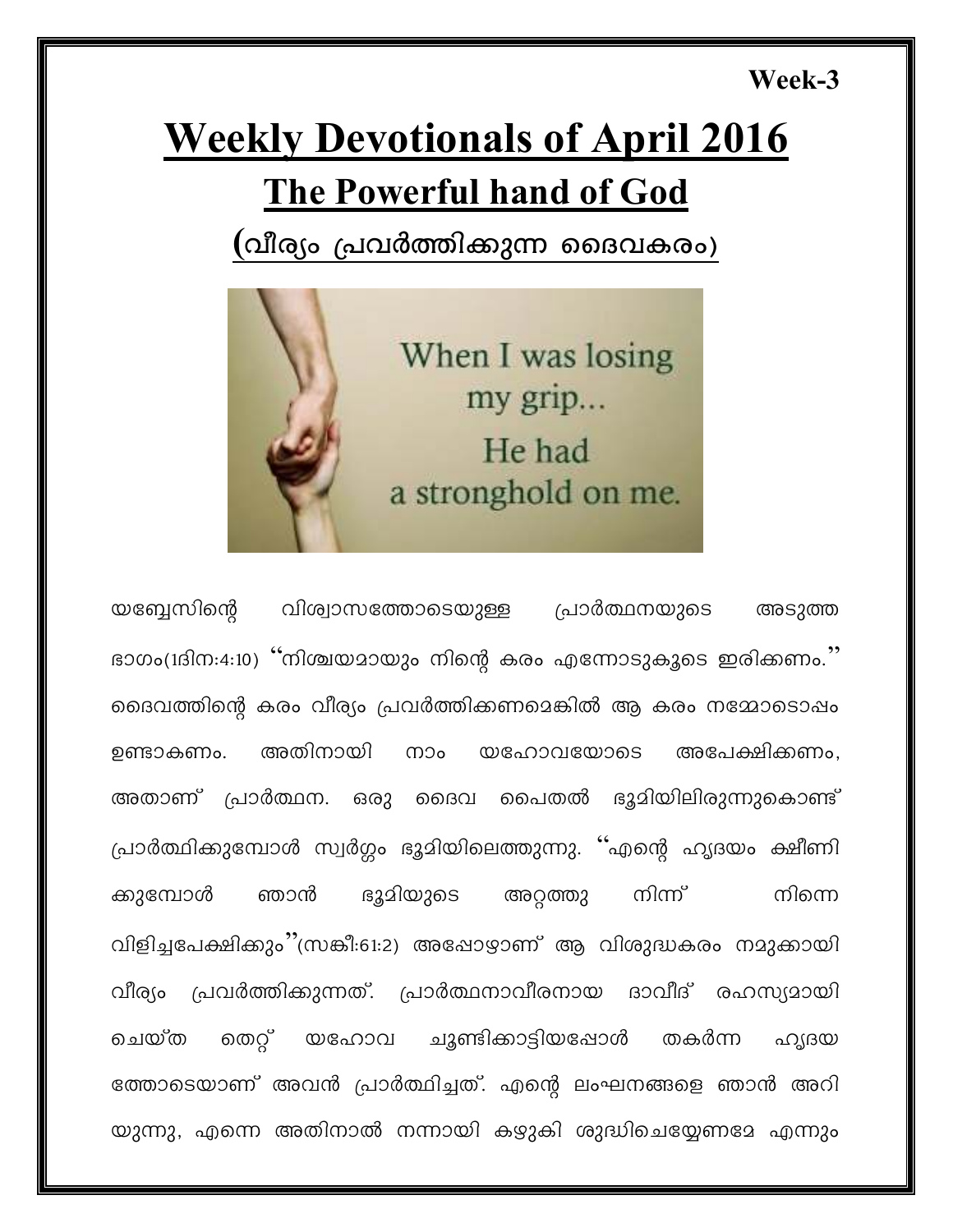നിന്നോട് പാപം ചെയ്ത എന്നെ നിന്റെ സന്നിധിയിൽ നിന്ന് തള്ളിക്കളയു കയോ, പരിശുദ്ധാത്മാവിനെ എടുത്തുകളയുകയോ ചെയ്യരുതേ എന്ന് യാചന കഴിക്കുന്നതായിരുന്നു ആ പ്രാർത്ഥന. തുടർന്ന് സാത്താന്റെ കരം നീങ്ങി യഹോവയുടെ കരം അവന്റെ മേൽ വന്നു. പിശാചിന്റെ കരം ഭാര മുൻപ് ദൈവം മനസ്സിലാക്കി കൊടുത്തഷോൾ ഒളിച്ചുവയ്ക്കുവാൻ ശ്രമി ക്കാതെ അവ ഏറ്റു പറഞ്ഞ് ക്ഷമ ചോദിച്ചതിനാൽ, കൂടെയിരിക്കുന്ന അനുഗ്രഹകരം അവന്റെ മേൽ വന്നു.

അനുഗ്രഹത്തിന്റെ കരം ആത്മാർത്ഥമായി ആഗ്രഹിച്ച യബ്ബേസ് ആവശ്യം പറയുക മാത്രമല്ല ചെയ്തത് തന്റെ കുറവുകളെയും ദൈവ ത്തോട് സമ്മതിച്ചു. പൈശാചിക ഇഷ്ടങ്ങളിൽ നാം വീണുപോയത് ദൈവത്തോടു സമ്മതിക്കണം. പാപം ഏറ്റുപറഞ്ഞ് ഉപേക്ഷിക്കുമ്പോൾ ദൈവകരം നമുക്കായി പ്രവർത്തിയ്ക്കും. ശത്രു തകർക്കുവാൻ ശ്രമിക്കു മ്പോൾ ദൈവകരം അത്ഭുതം തോന്നുമാറ് പ്രവർത്തിയ്ക്കും.

ഒരു നടന്ന സംഭവം വായിച്ചത് രേഖപ്പെടുത്തുന്നു. മൂന്ന് ആൺമക്ക ളുള്ള പിതാവ് തന്റെ സ്വത്ത് ഭാഗം ചെയ്തു. സുമുഖന്മാരും വിദ്യാസമ്പ ന്നരുമായ മൂത്ത രണ്ട് ആൺമക്കൾക്കും സ്വത്തിന്റെ സിംഹഭാഗവും നൽകി. സൗന്ദര്യമില്ലാത്ത പഠിഷില്ലാത്ത ഇളയമകന് വഴിയില്ലാത്ത പാറക്കൂട്ട ങ്ങളാൽ നിബിഡമായ സ്ഥലമാണ് നൽകിയത്. കുപിതനായ അവൻ വീടു വിട്ടിറങ്ങുക മാത്രമല്ല മദ്യപാനിയുമായിത്തീർന്നു. അവന്റെ പിതാവിനെ അവൻ കഠിനമായി വെറുത്തു. മദ്യം തകർത്തെറിഞ്ഞ അവനെ ആരോ നാട്ടുകാർ ഒരു ധ്യാനകേന്ദ്രത്തിലാക്കി. അവിടെ ലഭിച്ച ഉപദേശം ക്ഷമയുടെ ആത്മാവിനാൽ അവനെ നിറച്ചു.അനുഗ്രഹിക്കുന്ന ദൈവകരത്തെഷറ്റി കേട്ട് മനസ്സിലാക്കിയ മകൻ പുറത്തിറങ്ങിയപ്പോൾ ആദ്യം ചെയ്തത്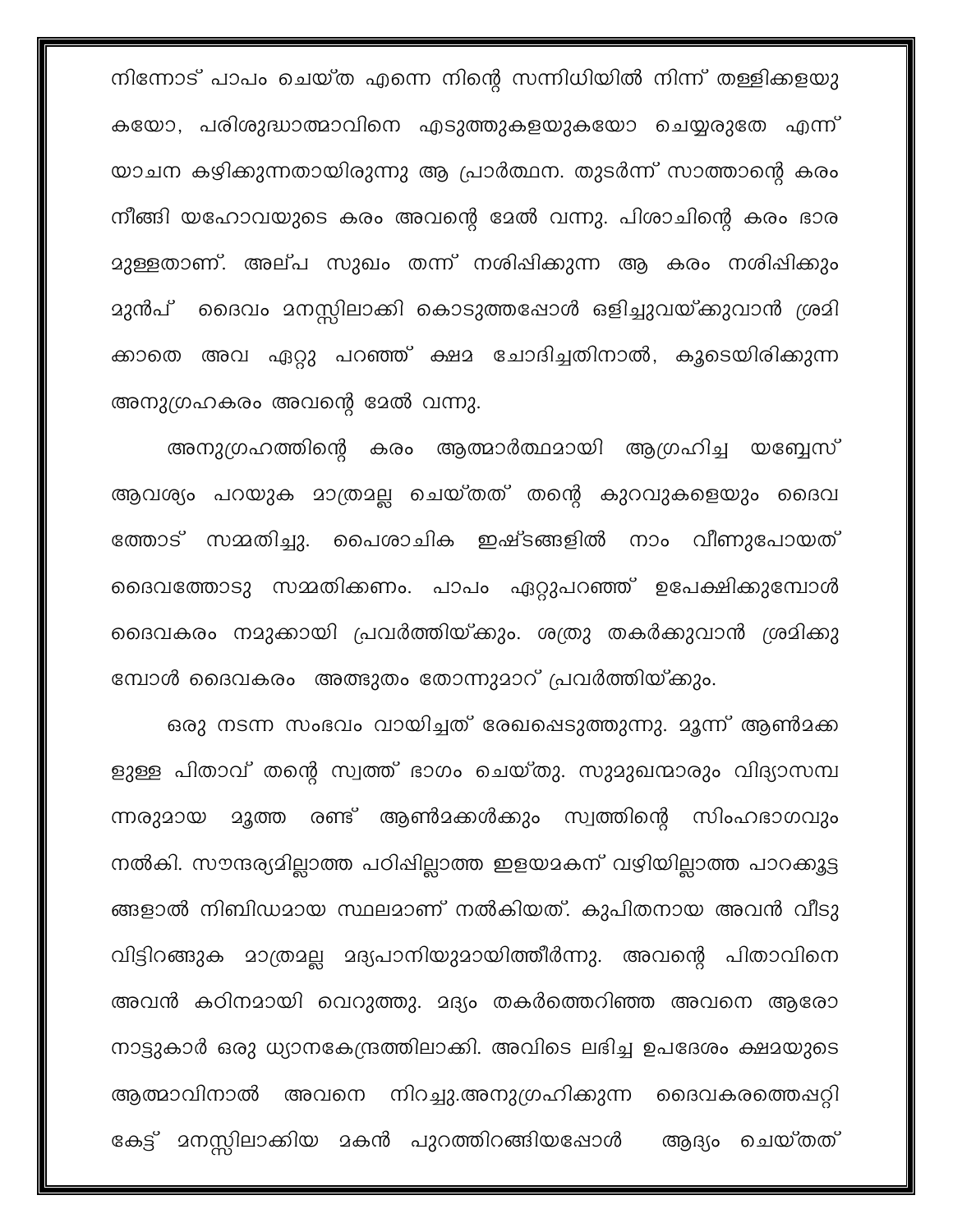തന്റെ വീട്ടിലെത്തി പിതാവിനോട് ക്ഷമ ചോദിക്കുകയായിരുന്നു. പാപം ഏറ്റുപറയുന്നവരെ ഉപേക്ഷിക്കാത്ത ദൈവം അവന്റെ ജീവിതത്തിലും ഒര ത്ഭുതം ചെയ്തു. Tata Companyക്കാർ പാറ ധാരാളം ഉള്ള ഒരു സ്ഥലം നോക്കി അവിടെ എത്തുകയും , ഒരു ലോറി കല്ലിന് നല്ല വില നിശ്ചയിക്കു കയും ചെയ്തു. തുടർന്ന് വഴി ഇല്ലാത്തിടത്ത് വഴിയായി. ഒരു ദിവസം നൂറിനുമേൽ ലോറികൾ പാറയുമായി പോയിത്തുടങ്ങി. ദൈവകരം വന്ന ഷോൾ അവന് ധനവും ,മാനവും, സന്തോഷവും ലഭിച്ചു.

ഇത് മനസ്സിലാക്കിയ നമ്മളും യബ്ബേസിനെഷോലെ ദൈവകരത്തി നായി ആഗ്രഹിക്കുകയും പ്രാർത്ഥിക്കുകയും ചെയ്താൽ നമ്മെ അവഹേ ളിച്ചവരുടെ മുൻപിൽ യഹോവ നമുക്ക് മാന്യത നൽകും. ദൈവകര ത്തിന്റെ പ്രവർത്തനത്തിനായി കുരിശ് തൃക്കുകയോ, മലകയറുകയോ അല്ല ചെയ്യേണ്ടത്. യഹോവയുടെ സാന്നിദ്ധ്യത്തിനായി പ്രാർത്ഥിക്കുക. അത്ഭുതത്തിനായി കാത്തിരിക്കുക. കരത്തിന്റെ സംശയിക്കാതെ ആ ദൈവം നിങ്ങളെ അനുഗ്രഹിക്കട്ടെ.

> Those who leave everything in God's hand will eventually see God's hand in everything.

> > Unknown.